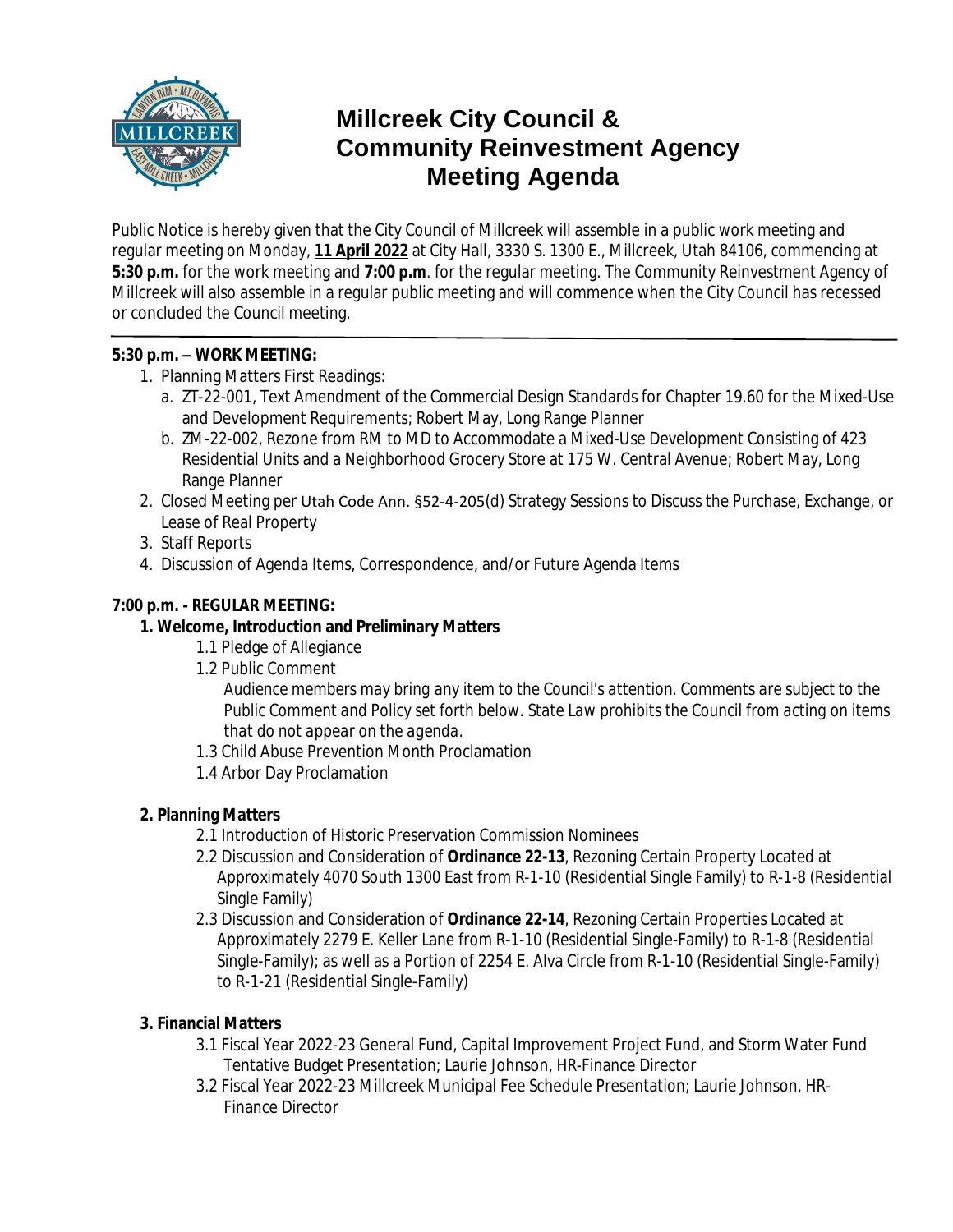- 3.3 Discussion and Consideration of **Resolution 22-09**, Acknowledging Receipt of the Tentative Budget on April 11, 2022; and Tentatively Adopting the Tentative Budget Pursuant to the Requirements of Utah Code Ann. § 10-6-111 for the Fiscal Year Beginning July 1, 2022, and Ending June 30, 2023
- 3.4 Discussion and Consideration of **Ordinance 22-17**, Amending the Millcreek Fee Schedule

## **4. Business Matters**

- 4.1 **Public Hearing** on Council Redistricting Maps
- 4.2 Discussion and Consideration of **Resolution 22-10**, Approving an Interlocal Cooperative Agreement with Salt Lake County for a Traffic Signal Installation at 4115 S. (Central Avenue) Main Street
- 4.3 Discussion and Consideration of **Ordinance 22-15**, Amending Title 3 of the Code by Adding Chapter 3.54 Entitled Recreation Fees
- 4.4 Discussion and Consideration of **Ordinance 22-16**, Amending Section 17.22.040 of the Millcreek Code with Respect to Land Disturbance and Grading Permits

#### **5. Reports**

- 5.1 Mayor's Report
- 5.2 City Council Member Reports
- 5.3 Staff Reports

## **6. New Items for Subsequent Consideration**

## **7. Calendar of Upcoming Events**

- Planning Commission Mtg., 4/13/22, 5:00 p.m.
- City Council Mtg., 4/25/22, 7:00 p.m.

# **8. Closed Session (If Needed)**

*The Council may convene in a closed session to discuss items as provided by Utah Code Ann. §52-4-205.*

# **9. Adjournment**

# **Community Reinvestment Agency Convening**

- 1. Fiscal Year 2022-23 Community Reinvestment Agency Tentative Budget Presentation; Laurie Johnson, HR-Finance Director
- 2. Discussion and Consideration of **Resolution 22-07**, Acknowledging Receipt of the Community Reinvestment Agency (CRA) Tentative Budget on April 11, 2022; and Tentatively Adopting the Tentative Budget for the Fiscal Year Beginning July 1, 2022, and Ending June 30, 2023
- 3. Adjournment

In accordance with the Americans with Disabilities Act, Millcreek will make reasonable accommodation for participation in the meeting. Individuals may request assistance by contacting the ADA Coordinator, 801-214-2751 or [khansen@millcreek.us](mailto:khansen@millcreek.us), at least 48 hours in advance of the meeting.

Public Comment Policy and Procedure: The purpose of public comment is to allow citizens to address items on the agenda. Citizens requesting to address the Council may be asked to complete a written comment form and present it to the City Recorder. In general, the Chair will allow an individual two minutes to address the Council. A spokesperson, recognized as representing a group in attendance, may be allowed up to five minutes. At the conclusion of the citizen comment time, the Chair may direct staff to assist the citizen on the issue presented; direct the citizen to the proper administrative department(s); or take no action. This policy also applies to all public